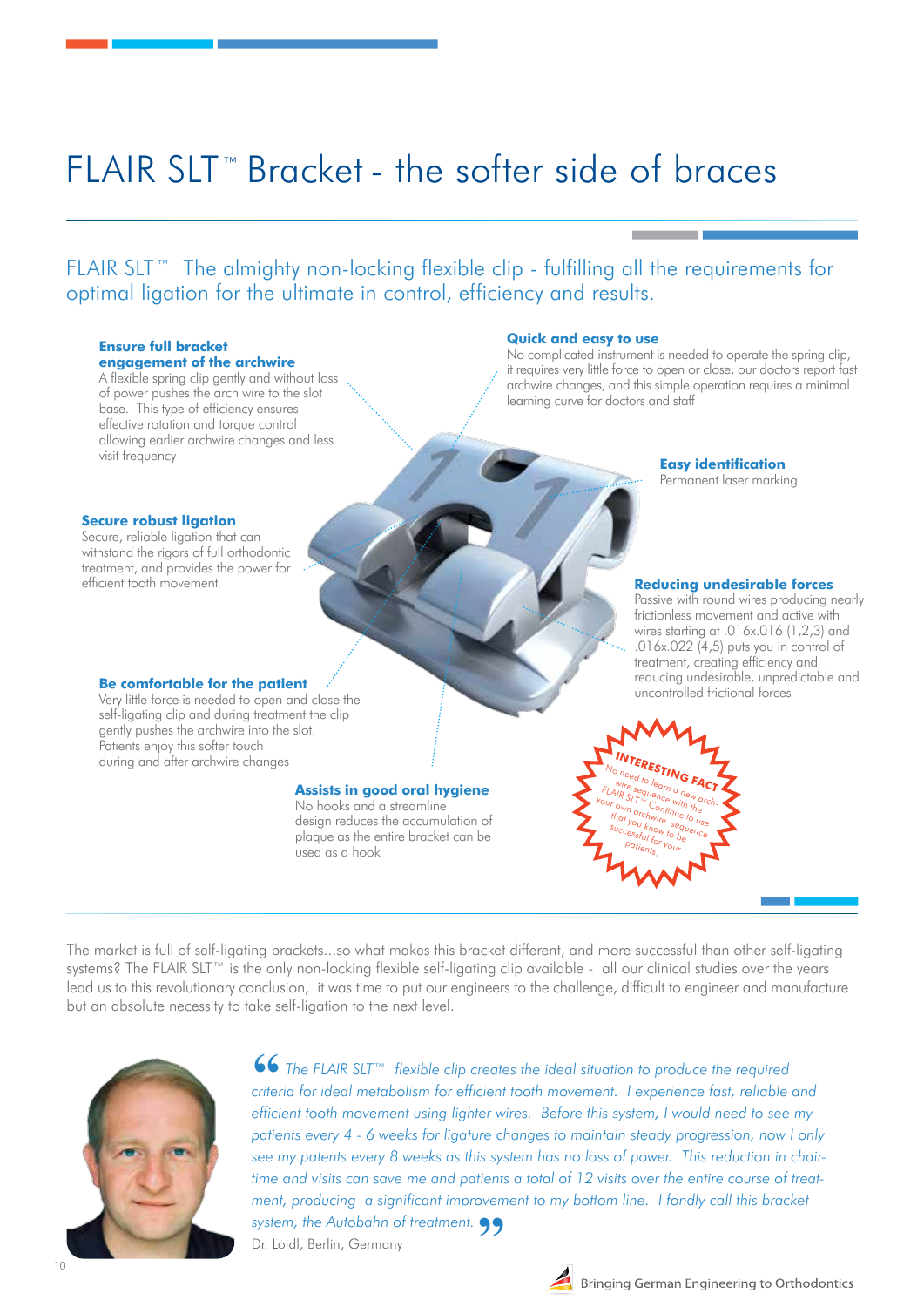



# **Locking self-ligating clips vs. Flexible non-locking self-ligating clip - the challenge was on!**

*Locking self-ligating clips dominate the self-ligation market, however, over the past number of years research and clinical experiences have reveled a number of undesirable effects......The challenge was to understand why this locking design was creating these undesirable effects and how should we design a clip to eliminate them.* 

# **DESIGN CHALLENGE - Understanding why locking clips create undesirable effects**

#### **Unacceptable forces**

The need to force the arch wire to the bottom of the bracket slot just to close/lock the clip can create strong unacceptable forces. The ideal metabolic state is lost, treatment slows down and unhealthy damaging pressure could possible be produced

#### **Pain**

Patients report pain and discomfort and require emergency visits after

#### **Breakage and de-bonding issues**

Clips can be easily damaged due to the necessity to push the archwire to the bottom of the slot to close the clip. This creates unacceptable force and can easily break clips and de-bond brackets

#### **Undesired friction**



#### **Increase in binding and notching** in the changes **Increase in binding and notching**

Wire deflection is increased as the clips hold the wire locked under a rigid wall. This angle permits the wire to touch and press against the locked clip, producing the undesired situation for binding, that ultimately creates a notched archwire

When forces and angles are inappropriate for that stage of treatment, undesirable friction occurs. Tooth movement is uncontrolled, unpredictable and now force must be increased to overcome this friction for tooth movement

# **DESIGN SUCCESS - Understanding why a non-locking flexible clip eliminates undesirable effects**

The ability to flex like an elastomeric and respond to the actual tooth position, produces the ideal metabolic state for safe and efficient tooth movement.



# **FLAIR SLT™** the softer side of braces

#### **Reduction in friction**

As the flexible clip does not need to be locked down, wire deflection is significantly reduced as binding is minimized and therefore forces are within the ideal range



#### **Reduction in pain**

Flexing with the malocclusion produces less friction and appropriate pressure patients report significantly less pain during treatment

#### **Reduce binding - minimize notching**

A flexing wall reduces the deflection on the archwire, the angle of the archwire is appropriate and pressure is ideal

#### **Ideal forces**

Provides an active force of approx. 650 grams "power range", the ideal force required for the controlled pathology of Osteoclast and Osteoblast to be achieved. This ideal situation requires less force for tooth movement, lighter wires can be used and treatment progresses within a healthy range

#### **No loss of power**

Designed to actively flex and adjust to the actual tooth position mimicking an elastomeric but without losing the power needed to control treatment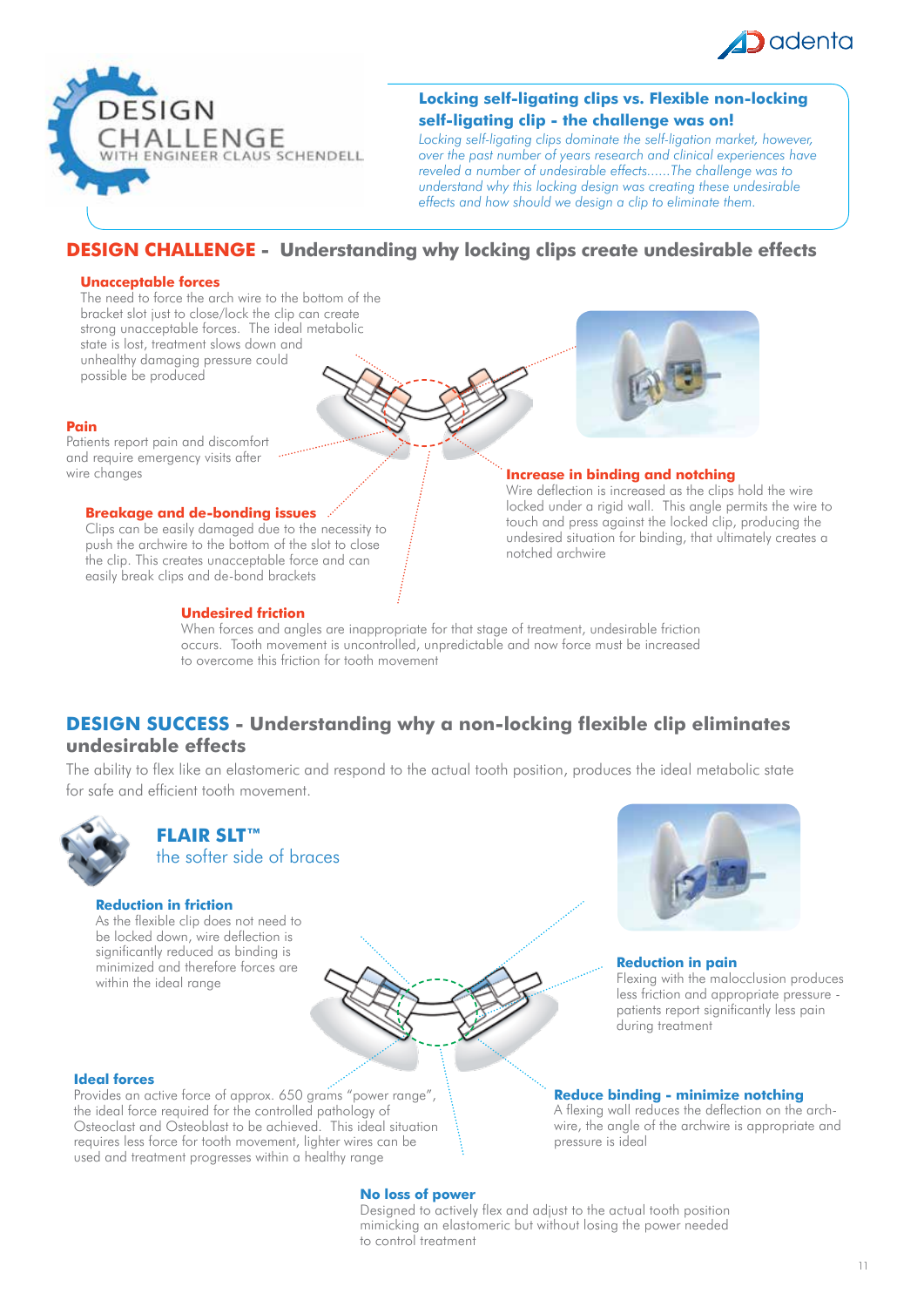# Control of frictional forces during treatment

Findings suggest that self-ligating brackets are a great family of brackets that can generate different levels of force when coupled with thin, thick, rectangular or round archwires. At various stages in the orthodontic treatment we need frictional forces to be at a certain level. This situation occurs in the middle and end of treatment, when it is necessary to transfer an adequate torque. This is to say, whenever we need the most dental control possible.

In order to move teeth, frictional force is necessary - here we are referring to forces that we are controlling to make the movements we require.

**Passive** with smaller wires, producing nearly frictionless movement resulting in an efficiency increase in the leveling stage



**Active** with wires starting from .016x.016" (1-2-3) anterior zone and .016x.022" (4-5) bicuspid and molar zone - the bracket clip actively but gently guides the wire into the slot, creating early torque control and reducing treatment time by creating efficiency



The FLAIR™ self-ligating spring clip is engaged even if the wire does not fill the slot.

# **The importance of reducing binding and notching.**

*Binding and notching are well known for their resistance to sliding in orthodontics.* 

*This was a key component during my design phase of the FLAIR SLT™. The self-ligating clip needed to flex to accommodate situations when the bracket to wire angle was at its most critical degree. This is seen predominately in highly rotated teeth. The challenge to design a clip that was strong enough to hold the ideal ligation without the need to lock the archwire into place. The FLAIR SLT™flexes with the actual position of teeth, and is strong enough to hold the archwire even with a highly rotated situation without the need to lock the archwire into the slot. A highly rotated tooth can now be included earlier into treatment.*



CLAUS SCHENDELL



#### **Easy to open, easy to close**

The FLAIR™ self-ligating clip is designed to work like a spring, very little force is needed to open and close the bracket, creating optimum handling for the doctor and comfort for the patient.





SIGN

ENGINEER

**HALLENGE** 

The anatomical base allows for precise bonding, reducing the margin of error in positioning brackets.



### • Clip opens with a flip gingivally

- Less off-bites with overbites
- Easy to open even with bad
	- oral hygiene



#### **Superior Bonding Strength**

Micro-etched integral bonding base with mechanical undercuts for superior adhesive retention. Rated highest bond strength in clinical study. (S.K. Sharma-Sayal, University of Toronto, Ontario, Canada, 1999).

## **Ultra low IN/OUT**

As a unique milled truly one-piece bracket the FLAIR SLT™ bracket is characterized by a remarkable proximity of the archwire to the point of force application.



### **Built-in Over-Rotation Arch**

No additional bracket bonding is necessary as the built in rotation arch of the adenta FLAIR SLT™ self-ligating clip allows to directly over-rotate a tooth with a heatactivated adenta THERMADENT™ archwire .012".